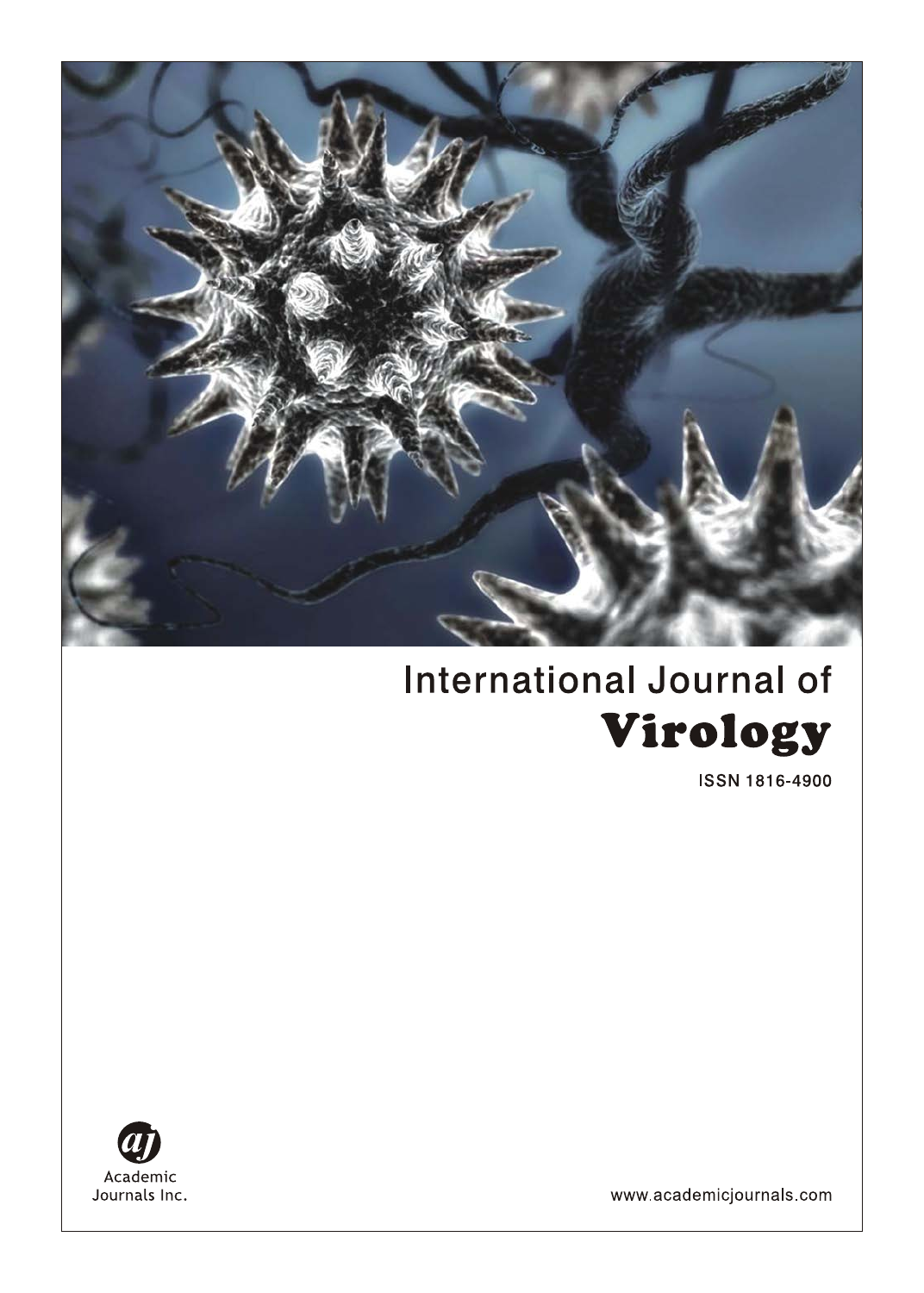International Journal of Virology 11 (1): 20-31, 2015 ISSN 1816-4900 / DOI: 10.3923/ijv.2015.20.31 © 2015 Academic Journals Inc.

# *In vitro* **Evaluation of Anti-microbial Activities of Marine** *Streptomyces* **against Viral Models, Bacterial and Fungal Strains**

<sup>1</sup>Husseiny Sh. Moussa, <sup>2</sup>Ahmed B.B. Ibrahem, <sup>3</sup>Aly F.M. El-Sayed and <sup>1</sup>Fafy A. Mohammed 1 Department of Botany, Faculty of Art, Science and Education for Women, Ain Shams University, Cairo, Egypt

2 Department of Microbiology, Faculty of Science, Ain Shams University, Cairo, Egypt

3 Applied Research Sector, The Holding Company for Biological Products and Vaccines (VACSERA), Giza, Egypt

*Corresponding Author: Husseiny Sh. Moussa, Department of Botany, Faculty of Art, Science and Education for Women, Ain Shams University, Cairo, Egypt*

# **ABSTRACT**

*Herpes simplex virus* type 2 (HSV-2) is a dsDNA virus and it is the causative agent of genital herpes infection. The most important problem of herpes viruses is the reactivation that may lead to recurrent infection. On the other hand, *Vesicular stomatitis virus* (VSV) is a negative strand RNA virus that can cause many diseases to animals and rarely to human. Excess antiviral drugs use in the treatment of viral infections can induce mutagenicity and cross-resistance so searching for new source of antiviral drugs such as marine actinomycetes is required. A total of 72 Actinomycetes isolated from Qarun Lake governed to El-Fayoum-Egypt were screened for their antimicrobial activities against six bacterial strains, three fungal strains and one yeast strain. All of actinomycetes isolates were assayed for their antimicrobial activities using inhibition zone method and found that 10 isolates were active against bacteria, 3 isolates have activities against fungi and 5 isolates have both antibacterial and antifungal activities. All active isolates were tested for antiviral potentials using Cytopathic Effect (CPE) inhibition assay after determination of safe concentrations of actinomycete filtrates on Vero cells using MTT assay. *Vesicular stomatitis virus* (VSV) and *Herpes simplex virus* type 2 (HSV-2), were used as a test viruses. Nine isolates proved antiviral potentials against both viruses. Two isolates coded to  $Q_3$  and  $B_2T$  were selected as the most active isolates against HSV-2 and VSV, respectively and were identified as a genus of *Streptomyces*. Our result gives conclusion that, marine actinomycetes still considered as a valuable source of many antimicrobial agents and can produce antiviral drugs against both DNA and RNA viruses.

**Key words:** *Streptomyces*, *Vesicular stomatitis* virus, *Herpes simplex* virus, antimicrobial agent

# **INTRODUCTION**

Viral diseases caused by pathogenic virus infections which have high morbidity and mortality rates are still the leading cause of death in humans worldwide. A virus is a unique pathogen which is incapable of replicating without host cell. It utilizes the host cell environment and cellular factors for its propagation. These unique features of viruses make it difficult to design a treatment to attack the virus or its replication directly without any adverse effects on the infected cells (Kitazato *et al*., 2007).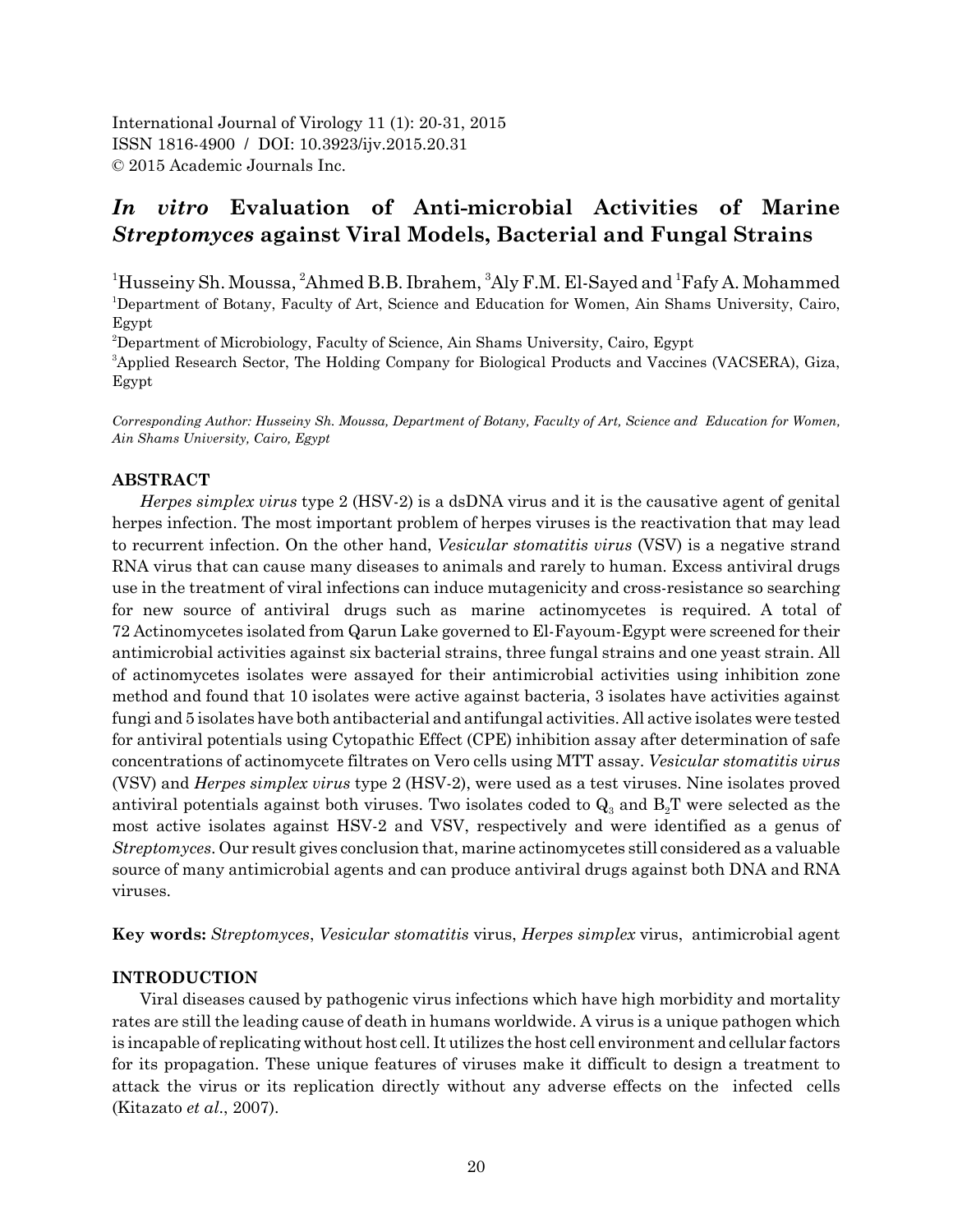More than one third of world is affected by *Herpes simplex virus* (HSV), family herpesviridae, HSV infection are the cause of several infectious disease such as labial herpeses, genital herpes, keratitis and encephalitis that may be life- threatening. These clinical symptoms mainly occur in neonates and immunocompromised patient population. The HSV has two different types namely HSV-1 and HSV-2 that cause oral and genital infections without notable symptoms (Cheng and Xu, 2005). A very effective treatment of herpes viruses is available since the introduction of acyclovir in 1970 and it is still the most commonly used chemotherapy (Brady and Bernstein, 2004). However, this compound is not always well tolerated and drug-resistant strains are rapidly emerging, particularly in immunocompromised patients. Therefore, the demand for antiviral drugs with novel mode of action is great (Mandal *et al*., 2008). *Vesicular stomatitis virus* (VSV) is a non segmented negative-strand RNA virus and the prototype of the rhabdovirus family. It is an arthropod-borne virus that primarily affects rodents, cattle, swine and horses but can also infect humans and other species. It is thought that VSV is spread between hoofed animals and rodents via insect vectors (Mead *et al*., 2000).

Pharmaceutical interest in marine organisms has provided thousands of new and novel compounds that have shown important biological properties, such as anticancer, antiviral, antiprotozoal and antibacterial activities (Sagar *et al*., 2010; Mayer *et al*., 2011; Uzair *et al*., 2011). In this context, marine actinomycetes have been a prolific source of diverse antiviral secondary metabolites with complex and unique structures (Sonya and Galal, 2005; Kumar *et al*., 2006; Suthindhiran *et al*., 2011).

Actinomycetes are Gram-positive bacteria showing a filamentous growth. They are a group of organisms widespread in nature and play a significant role in the future of biotechnology, because of their importance as producers of vitamins, enzymes, antitumor agents, Immunomodifying agent mainly antibiotic compounds (Lam, 2006). According to Sanglier *et al*. (1993) between 1988 and 1992 more than a hundred new molecules from actinomycetes were discovered. Approximately, 75% of these originated from the *Streptomyces* genus and at least 5000 documented bioactive compounds are known as being produced by this genus (Anderson and Wellington, 2001).

In this report we investigate the antimicrobial activities of actinomycetes isolated from marine environment against bacterial and fungal strains as well as their possible activities against HSV-2 and VSV viruses.

# **MATERIALS AND METHODS**

**Study area:** Qarun lake is a closed saline lake, located in the deepest part of El-Fayoum depression at the western desert, 70 km south Cairo-Egypt between longitudes 30°24' and 30°49'E and latitudes of 29°24' and 29°33', its salinity is somewhat below that of the Mediterranean Sea; 32.28% (Anonymous, 2004).

**Sampling:** Sediments samples were collected during December 2012 at ten stations (St. I-St. X) along the lake in addition to one sample at the shore (Fig. 1). First five stations represented the eastern site; the second two stations represented the middle, while the last three stations represented the western site of the lake (Table 1).

**Sample processing and isolation of actinomycetes:** Air dried (ambient room temperature for 14 day) ground and sieved sediment samples were processed as soon as possible where 10 g of dry sediment samples were mixed in a mortar with 10 g of calcium carbonate. The mixture was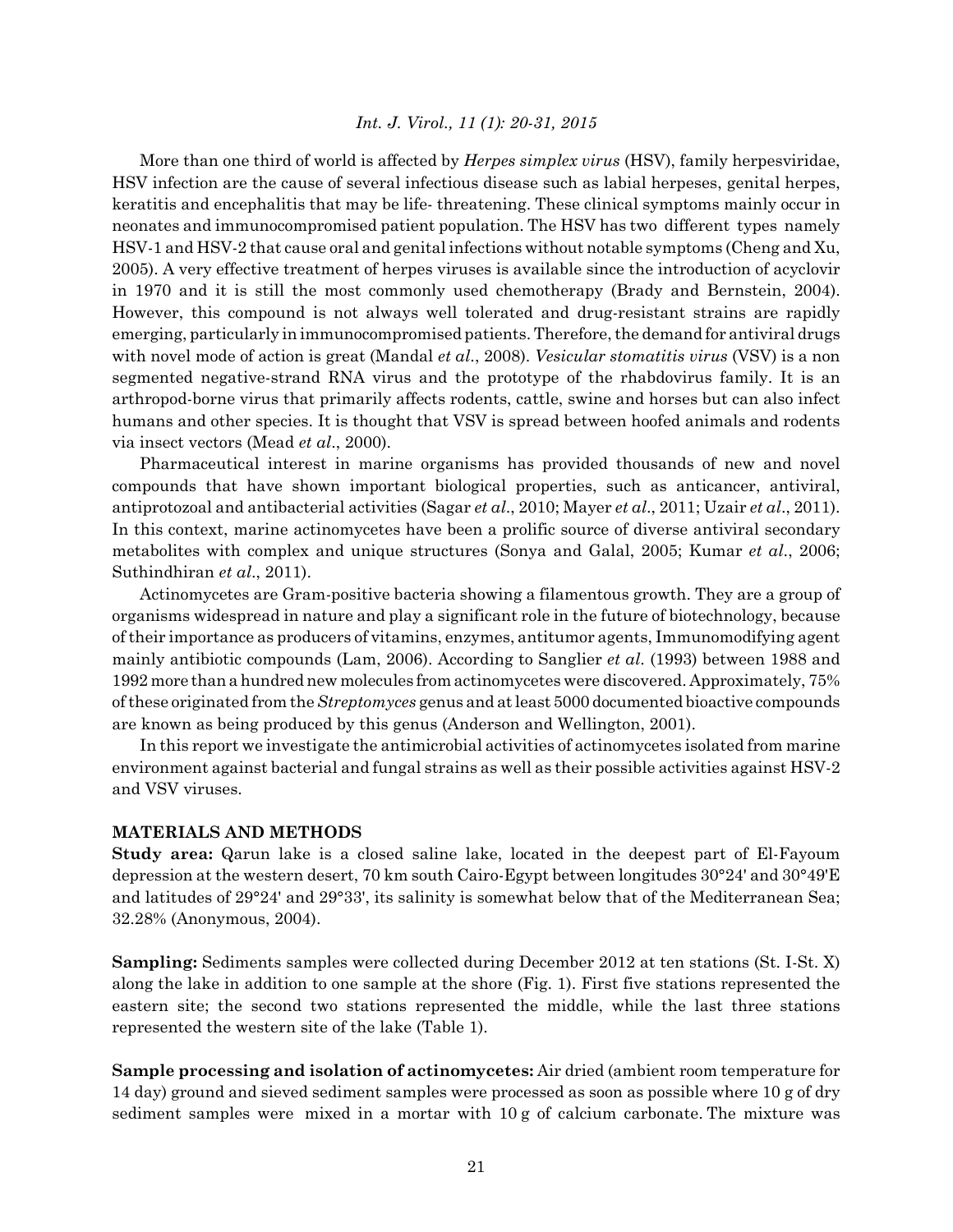

Fig. 1: Qarun Lake map showing sampling locations, National Authority for Remote Sensing and Space Sciences (NARSS), Cairo, Egypt

| Site and St. No | Depth (m) | Latitudes | Longitudes        |
|-----------------|-----------|-----------|-------------------|
| East            |           |           |                   |
| Ι               | 6.9       | 29°28.57  | 30°39.35          |
| $_{\rm II}$     | 0.4       | 29°30.27  | 30°37.14          |
| Ш               | 0.3       | 29°32.25  | 30°35.20          |
| IV              | 3.1       | 29°27.57  | $30^{\circ}42.14$ |
| V               | 2.5       | 29°28.2   | 30°41.46          |
| Middle          |           |           |                   |
| VI              | 9.6       | 29°29.59  | 30°36.19          |
| VII             | 1.7       | 29°26.59  | 30°39.37          |
| West            |           |           |                   |
| VIII            | 8.5       | 29°29.46  | 30°34.1           |
| IX              | 8.0       | 29°29.22  | 30°34.1           |
| X               | 10.10     | 29°27.56  | 30°35.52          |
| <b>Shore</b>    |           |           |                   |
| ΧI              | Shore     | 29°26.34  | 30°41.4           |

Table 1: Latitude, longitude and depth (m) of selected stations of Qaroun Lake

incubated for 10 days at 28°C in a closed inverted sterile petri dish (El-Nakeeb and Lechevalier, 1962). The pretreated sediments were suspended in 100 mL of sea water then shaken with a rotary shaker at 200 rpm for 30 min for the detachment of spore chains. Mixtures were allowed to settle and serial dilutions up to  $10^{-4}$  were prepared using sterile sea water and agitated with the vortex at maximum speed. An aliquot of 0.2 mL of each dilution was taken and spread evenly over the surface of Starch Casein Agar (SCA) plates prepared using 50% sea water, collected from Qarun lake (Thakur *et al.*, 2007). Rifampin (5 µg  $L^{-1}$ ) and Nystatin (50 µg  $L^{-1}$ ) was added to the SCA to prevent the growth of bacteria and fungi (Mincer *et al*., 2005). Plates were incubated at 55°C for isolation of thermophiles; other group of plates were incubated at 37°C for isolation of mesophiles and monitored every day for 2 weeks. After incubation period, actinomycetes isolates were examined by eye and purified on SCA medium.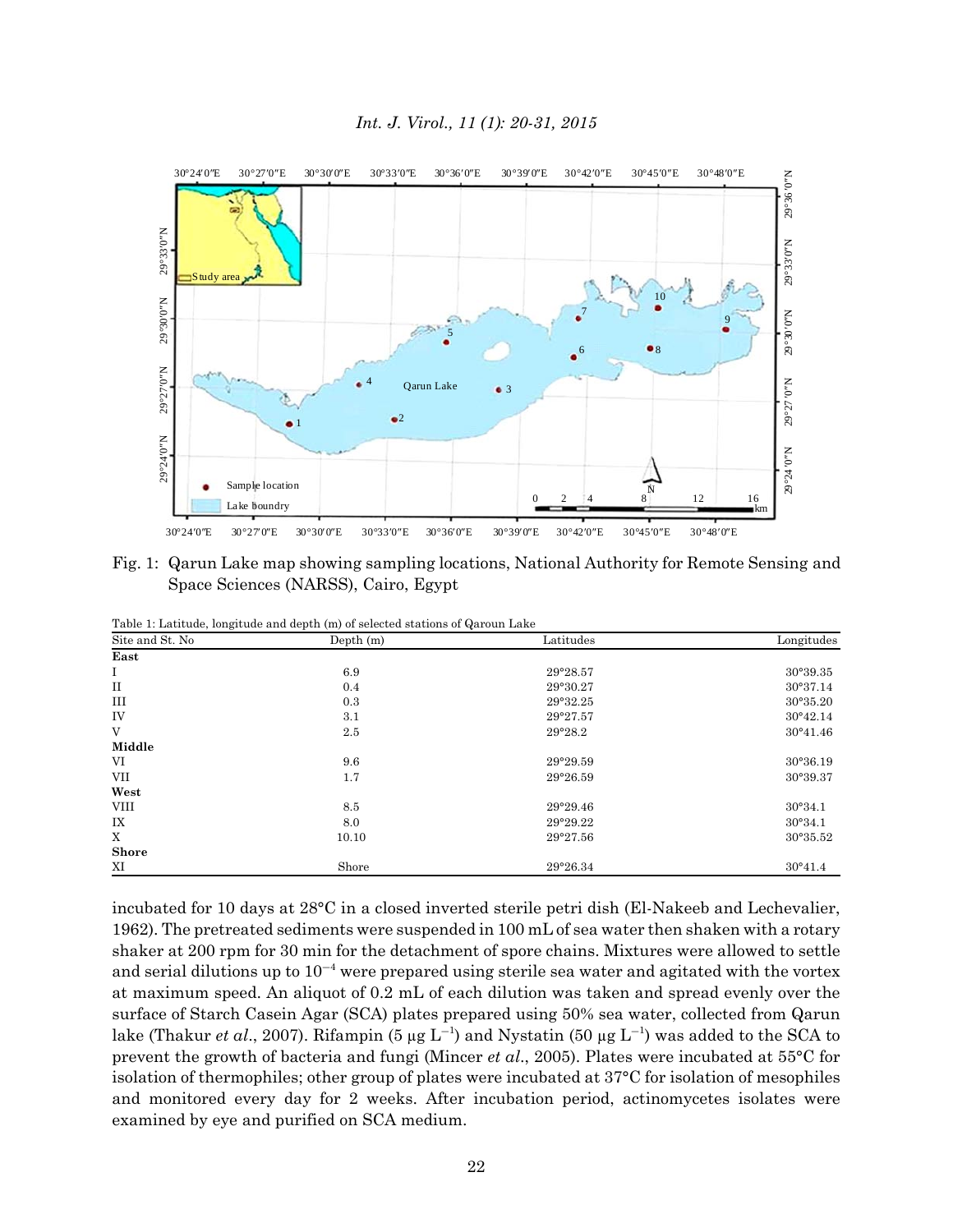**Antimicrobial activities:** Pure actinomycete isolates were grown on starch casein broth medium and tested for antibacterial and antifungal activities using inhibition zone method (NCCLS., 2003). Bacterial strains used were *Escherichia coli* (ATCC 10536), *Staphylococcus aureus* (ATCC 6538), *Bacillus subtilis* (ATCC 6633), *Bacillus cereus* (ATCC 10876), *Salmonella typhimurium* (ATCC 14028) and *Pseudomonas aeruginosa* ATCC 9027 (American Type Culture Collection (ATCC), USA). Fungal strains were *Aspergillus niger* 111EMCC, *Aspergillus flavus* ATCC 204304, *Penicillium chrysogenum* ATCC 10106 and *Candida albicans* 105EMCC as a yeast strain (Cairo MIRCEN, Faculty of Agriculture, Ain Shams University, Cairo-Egypt). The antimicrobial active actinomycete isolates were tested for its antiviral activities.

**Cells and viruses:** Vero cells (African green monkey cells, clone CCL-81 passage 124) were cultured in 75 cm<sup>2</sup> cell culture flasks (PPL-Swiss) using 199-E medium supplemented with  $10\%$ FBS; Fetal Bovine Serum (sigma-Aldrich-USA) as culture medium. *Herpes simplex* virus type 2 (HSV-2) and *Vesicular stomatitis* virus (VSV) were kindly supplied from Applied Research Sector VACSERA, Egypt.

**Cytotoxicity:** Cytotoxicity test was carried out using MTT staining assay according to Yasuhara-Bell *et al*. (2010), where, the actinomycete filtrates were filtered through 0.22 μm syringe filter (Millipore-USA). Precultured 96-well Vero cells plates (Nunc-USA) were treated with descending double fold serially diluted actinomycetes filtrates at 37°C for 24 h. Negative cell control of untreated cells was included. Residual living cells were treated with 50 µL of MTT (0.5 mg mL<sup>-1</sup>) (Sigma-Aldrich-USA) at 37°C for 4 h MTT was discarded. Plates were Phosphate Buffer Saline (PBS) washed three times. The DMSO (BDH-England) was added as 50  $\mu$ L well<sup>-1</sup>. Plates were shacked on plate shaker (Staurt-England) for 30 min to dissolve the produced intracellular blue MTT-formazan complex. Optical densities (O.Ds) were read at 570 nm using an ELISA plate reader (Dynatech-England). Data were reported for three independent experiments. Viability percentage was calculated as follows (Chen *et al*., 2009):

Cell viability percentage =  $\frac{O.D \text{ of treated cells}}{O.D \text{ of untreated cells}} \times 100$ 

**Antiviral activities using CPE inhibition assay:** The non-toxic concentrations of actinomycete filtrates were used to evaluate the antiviral activities against HSV-2 and VSV using CPE inhibition assay as well as reduction in virus titer (TCID  $50$  mL<sup>-1</sup>) TCID50 is  $50\%$  tissue culture infective dose under *in vitro* conditions (Petricevich and Mendonca, 2003). Test viruses were titrated on non washed 24 h actinomycete filtrates pretreated cells. Virus titer was determined; the differences between the virus titers in filtrates treated and untreated cells represent the antiviral activities (Reed and Muench, 1938). Statistical differences between the virus titer in actinomycetes filtrates treated cells and its titer in untreated cells were determined using one way ANOVA. Differences at  $p \leq 0.05$  were considered significant.

**Identification of the actinomycete isolates:** The most active actinomycetes for antiviral activity were identified according to the key proposed by Pridham and Tresner (1974). The characters of actinomycetes ,in this study, were determined according to the methods described by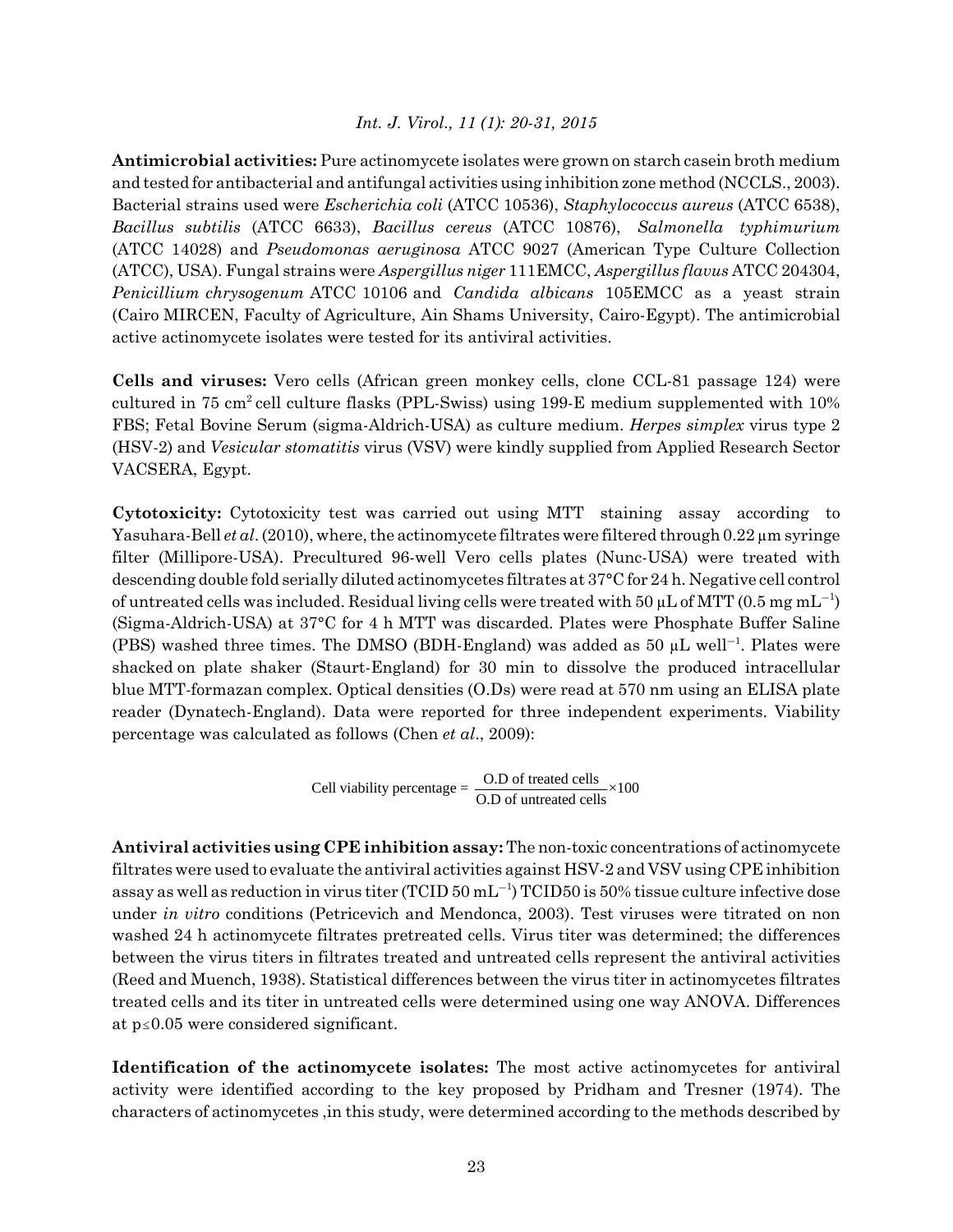the International *Streptomyces* Project (ISP) as described by Shirling and Gottlieb (1966). Using the differential electron microscopy, its morphological characters were determined.

The cultural characteristics of the most potent active isolate (s) were tested. The colors of mature sporulating aerial mycelium and substrate mycelium were monitored for the 7, 14 and 21 day old cultures grown on the following agar media: Inorganic salt agar medium, oat meal medium, glycerol asparagine medium, yeast extract-malt extract agar medium, C'zapeks agar medium and nutrient agar medium (Jiang *et al*., 2011).

The physiological and biochemical characteristics were determined according to the methods of Shirling and Gottlieb (1966) and Waksman (1967). Cultures were incubated at 37 and 55°C then examined after 7-14 days, except for gelatin liquefaction as it was tested during growth after 2, 4 and 7 days. Utilization of carbon sources was investigated using the procedure of Pridham and Gottlieb (1948), where, carbon sources were added to the basal salt medium at 1.0% (w/v). Growth and gas production were recorded after 7, 14 and 21 days.

# **RESULTS AND DISCUSSION**

**Antimicrobial activities:** Marine environment is a source of interesting research for new species and promising source of pharmaceutically important compounds (Fenical and Jensen, 2006). In this context, Qarun Lake was selected to be the study area. Qarun Lake considered being an attractive source for bioactive microorganisms. Many researchers succeeded to isolate actinomycetes with antibacterial, antifungal and antiviral activities (Sonya and Galal, 2005; Rabeh and Fareed, 2008). In the present work we isolated a total of 72 actinomycete isolates from Qarun Lake (58 mesophiles, 24 thermophiles) and were tested for their antimicrobial activity against bacteria, fungi and yeast strains. Eighteen actinomyces isolates;11 mesophiles, named AF, AD, AA,, IA, D<sub>6</sub>, D<sub>3</sub>, Q<sub>3</sub>, Q<sub>8</sub>, QD<sub>1</sub>,  $QB_1$  and  $QH_2$  and 7 thermophiles named C<sub>2</sub>T, A<sub>2</sub>T, B<sub>2</sub>T, C<sub>1</sub>T, QA<sub>1</sub>T, QG<sub>1</sub>T and ICT showed high activity. Ten isolates were found to be active against bacteria, 3 isolates have activities against fungi and 5 isolates have both antibacterial and antifungal activities (Table 2). All of these 18 active isolates were tested for their activity against VSV and HSV-2.

**Cytotoxicity:** To evaluate antiviral activities of actinomycete filtrates, cytotoxicity test was done to test their toxicity on Vero cells. Data recorded revealed that 100% cellular viability (safe concentration) for all tested 18 filtrates were found to be ranged between 1/8 and 1/256 dilution factor (Table 3). The  $A_2T$ ,  $QD_1$ ,  $QH_2$  and  $QG_1T$  isolates have less toxicity on Vero cells, gave maximum safe concentration at dilution factor 1/8, followed by AD,  $C_2T$ , IA, AA<sub>1</sub> and QA<sub>1</sub>T isolates (1/16), followed by  $D_3$  isolate (1/32), followed by  $D_6$  and  $QB_1$  isolates (1/64), followed by  $B_2T$ , AF and  $Q_8$  isolates (1/128). The ICT,  $C_1T$  and  $Q_3$  isolates was the highly toxic isolates, gave 100% viability at 1/256 dilution factor. Sacramento *et al*. (2004) isolated *Streptomyces* from Mata Atlantica soil able to produce a substance with non toxic concentration on HEp-2 cells (human larynx tumor cell line) at 1/10240.

**Antiviral activities:** Antiviral activities of actinomycete filtrates against HSV-2 and VSV were tested. The susceptibility of the Vero cell line to HSV-2 and VSV were evaluated by observation of CPE. It was observed that there were no CPE in uninfected cells. Initially the specific CPE developed as localized areas of areas of rounded and refractile degenerating cells. The CPEs with typical multiple vaculation, cell detachment, rounding and aggregation of numerous virus particles in the cytoplasm of both viruses infected Vero cells were observed.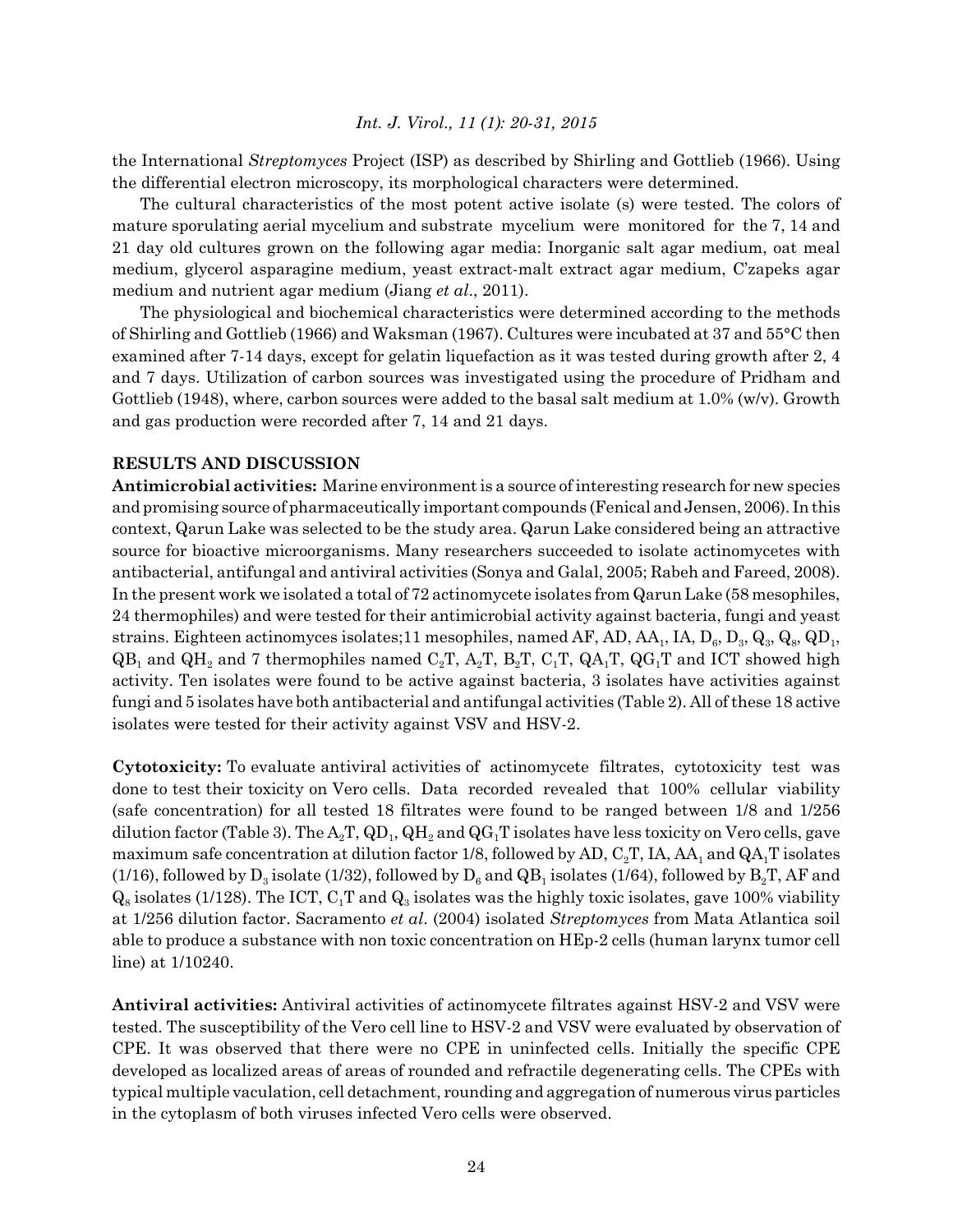|                                                 |                                                                               | Diameter of inhibition |                                    | zone (mm) against the test microorganism |                                                                      |                                                                     |                                                                                                                                                                                                                                                                                                                                                                                                   |             |             |             |                                                                                                                                                                                                                                                                                                                                        |
|-------------------------------------------------|-------------------------------------------------------------------------------|------------------------|------------------------------------|------------------------------------------|----------------------------------------------------------------------|---------------------------------------------------------------------|---------------------------------------------------------------------------------------------------------------------------------------------------------------------------------------------------------------------------------------------------------------------------------------------------------------------------------------------------------------------------------------------------|-------------|-------------|-------------|----------------------------------------------------------------------------------------------------------------------------------------------------------------------------------------------------------------------------------------------------------------------------------------------------------------------------------------|
|                                                 | Isolate                                                                       | Escherichia            | Staphylococcus                     | Pseudomonas                              |                                                                      |                                                                     | $^{\rm idimonella}$                                                                                                                                                                                                                                                                                                                                                                               | Aspergillus | Aspergillus | Penicillium | Candida                                                                                                                                                                                                                                                                                                                                |
| Actinomycetes                                   | code                                                                          | coli                   | aureus                             | psoutgring                               | $\begin{array}{c} \textit{Bacillus} \\ \textit{subtlis} \end{array}$ | $\begin{array}{c} \textit{Bacillus} \\ \textit{cerves} \end{array}$ |                                                                                                                                                                                                                                                                                                                                                                                                   | $u$ ger     | lavus       |             | ilbicans                                                                                                                                                                                                                                                                                                                               |
| Mesophiles                                      |                                                                               |                        |                                    |                                          |                                                                      |                                                                     | $\begin{array}{l} \frac{1}{2} \frac{1}{2} \frac{1}{2} \frac{1}{2} \frac{1}{2} \frac{1}{2} \frac{1}{2} \frac{1}{2} \frac{1}{2} \frac{1}{2} \frac{1}{2} \frac{1}{2} \frac{1}{2} \frac{1}{2} \frac{1}{2} \frac{1}{2} \frac{1}{2} \frac{1}{2} \frac{1}{2} \frac{1}{2} \frac{1}{2} \frac{1}{2} \frac{1}{2} \frac{1}{2} \frac{1}{2} \frac{1}{2} \frac{1}{2} \frac{1}{2} \frac{1}{2} \frac{1}{2} \frac{$ |             |             |             |                                                                                                                                                                                                                                                                                                                                        |
|                                                 |                                                                               |                        | $\frac{20.0}{17.0}$                |                                          |                                                                      |                                                                     |                                                                                                                                                                                                                                                                                                                                                                                                   |             |             |             |                                                                                                                                                                                                                                                                                                                                        |
|                                                 |                                                                               |                        | $18.0 \pm 1$                       |                                          |                                                                      |                                                                     |                                                                                                                                                                                                                                                                                                                                                                                                   |             |             |             |                                                                                                                                                                                                                                                                                                                                        |
|                                                 |                                                                               |                        |                                    |                                          |                                                                      |                                                                     |                                                                                                                                                                                                                                                                                                                                                                                                   |             |             |             |                                                                                                                                                                                                                                                                                                                                        |
|                                                 |                                                                               |                        |                                    |                                          |                                                                      |                                                                     |                                                                                                                                                                                                                                                                                                                                                                                                   |             |             |             |                                                                                                                                                                                                                                                                                                                                        |
|                                                 |                                                                               |                        | $\frac{0.0}{15.3 \pm 1}$<br>14.7±0 |                                          |                                                                      |                                                                     |                                                                                                                                                                                                                                                                                                                                                                                                   |             |             |             |                                                                                                                                                                                                                                                                                                                                        |
|                                                 |                                                                               |                        |                                    |                                          |                                                                      |                                                                     |                                                                                                                                                                                                                                                                                                                                                                                                   |             |             |             |                                                                                                                                                                                                                                                                                                                                        |
|                                                 |                                                                               |                        |                                    |                                          |                                                                      |                                                                     |                                                                                                                                                                                                                                                                                                                                                                                                   |             |             |             |                                                                                                                                                                                                                                                                                                                                        |
|                                                 | <del>ָ</del><br>הֲהְהָהָ הָם הֲתָלֶטָׁ בָּתָ הָאֲלָם<br>הָהָהָ הָהָם הָתָלֶטָ |                        | 0.0000000                          |                                          |                                                                      |                                                                     |                                                                                                                                                                                                                                                                                                                                                                                                   |             |             |             | $\begin{array}{ll} 1 & 0 & 0 \\ 0 & 0 & 0 \\ 0 & 0 & 0 \\ 0 & 0 & 0 \\ 0 & 0 & 0 \\ 0 & 0 & 0 \\ 0 & 0 & 0 \\ 0 & 0 & 0 \\ 0 & 0 & 0 \\ 0 & 0 & 0 \\ 0 & 0 & 0 \\ 0 & 0 & 0 \\ 0 & 0 & 0 \\ 0 & 0 & 0 \\ 0 & 0 & 0 \\ 0 & 0 & 0 \\ 0 & 0 & 0 \\ 0 & 0 & 0 \\ 0 & 0 & 0 \\ 0 & 0 & 0 \\ 0 & 0 & 0 \\ 0 & 0 & 0 \\ 0 & 0 & 0 \\ 0 & 0 &$ |
|                                                 |                                                                               |                        |                                    |                                          |                                                                      |                                                                     |                                                                                                                                                                                                                                                                                                                                                                                                   |             |             |             |                                                                                                                                                                                                                                                                                                                                        |
|                                                 |                                                                               |                        |                                    |                                          |                                                                      |                                                                     |                                                                                                                                                                                                                                                                                                                                                                                                   |             |             |             |                                                                                                                                                                                                                                                                                                                                        |
| hermophiles                                     |                                                                               |                        | 0.0                                |                                          |                                                                      |                                                                     |                                                                                                                                                                                                                                                                                                                                                                                                   |             |             |             |                                                                                                                                                                                                                                                                                                                                        |
|                                                 |                                                                               |                        | 0.0                                |                                          |                                                                      |                                                                     |                                                                                                                                                                                                                                                                                                                                                                                                   |             |             |             |                                                                                                                                                                                                                                                                                                                                        |
|                                                 |                                                                               | 0.0                    | .6.0                               |                                          |                                                                      |                                                                     |                                                                                                                                                                                                                                                                                                                                                                                                   |             |             |             |                                                                                                                                                                                                                                                                                                                                        |
|                                                 |                                                                               | $2.2 + 0.3$            | 5.0                                |                                          |                                                                      |                                                                     |                                                                                                                                                                                                                                                                                                                                                                                                   |             |             |             |                                                                                                                                                                                                                                                                                                                                        |
|                                                 |                                                                               |                        | 0.0                                |                                          |                                                                      |                                                                     |                                                                                                                                                                                                                                                                                                                                                                                                   |             |             |             |                                                                                                                                                                                                                                                                                                                                        |
|                                                 |                                                                               |                        | 20.0                               |                                          |                                                                      |                                                                     |                                                                                                                                                                                                                                                                                                                                                                                                   |             |             |             |                                                                                                                                                                                                                                                                                                                                        |
|                                                 |                                                                               | $\ddot{0}$ .           | 9.6<br>$18.0\pm$                   |                                          |                                                                      |                                                                     |                                                                                                                                                                                                                                                                                                                                                                                                   |             |             |             |                                                                                                                                                                                                                                                                                                                                        |
| Data was expressed as mean of three independent |                                                                               |                        | experiments                        |                                          |                                                                      |                                                                     |                                                                                                                                                                                                                                                                                                                                                                                                   |             |             |             |                                                                                                                                                                                                                                                                                                                                        |

Table 2: Antimicrobial activities of isolates

Table 2: Antimicrobial activities of isolates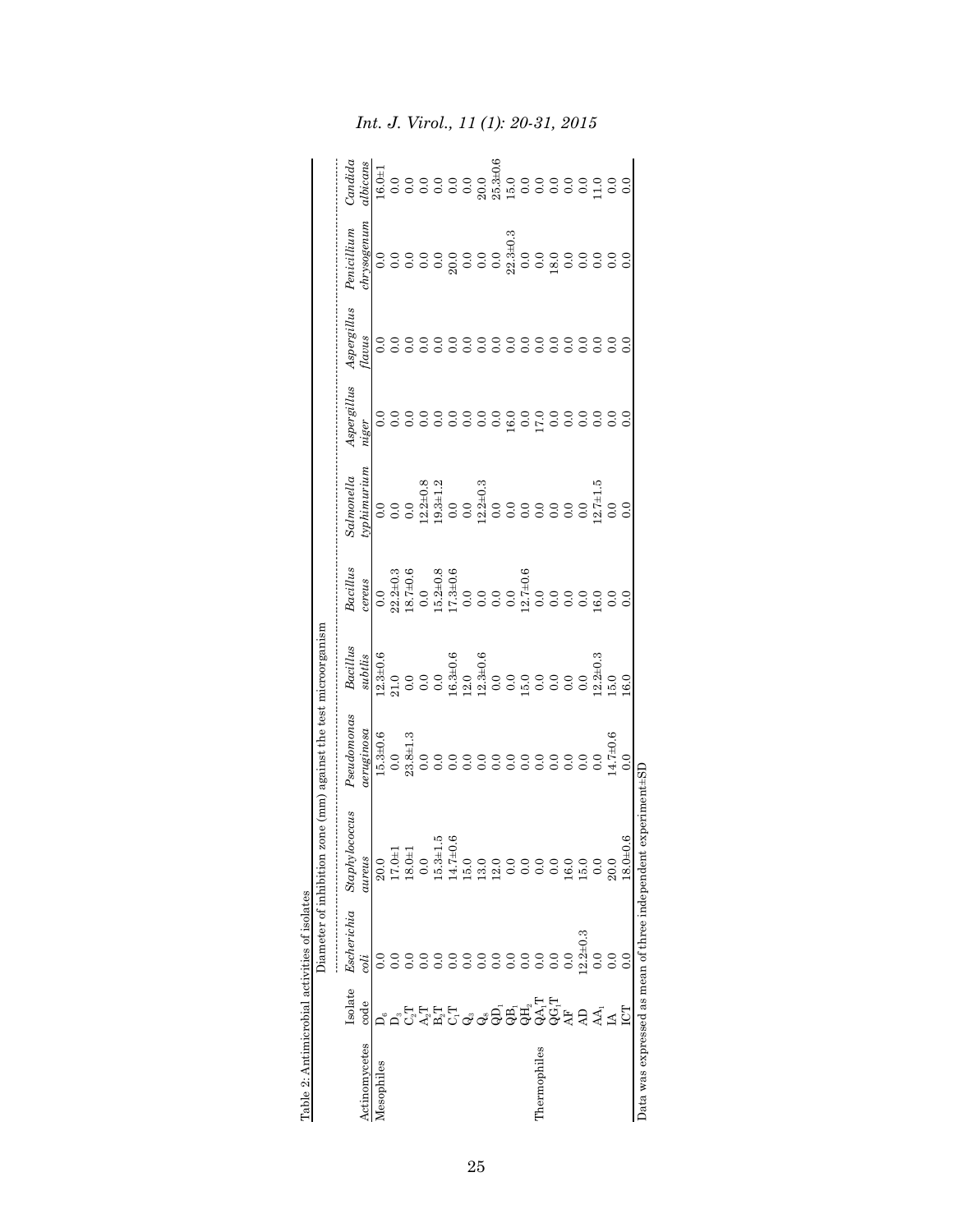Data recorded as shown in Fig. 2 reveal that in the control Vero cells, the titer of VSV was  $5.5 \log T CID 50 \text{ mL}^{-1}$ . Nine isolates decreased the VSV infectivity titer and 8 isolates have no effect on the VSV titer while one isolate named  $A_2T$  was found to increase the virus titer by 0.4  $log_{(10)}$ . The B<sub>2</sub>T (thermophile) isolate was the most active isolate against VSV since it showed a decrease in the virus infectivity titer by 1.6  $log_{(10)} mL^{-1}$  (Fig. 2). Lee *et al.* (2007) were able to isolate *Streptomyces nitrosporeus* showed antiviral activities against both HSV-2 and VSV viruses. Other researchers were discovered a novel protein against RNA virus (human immunodeficiency virus) from an actinomycete, inhibits viral entry (Chiba *et al*., 2004).

For HSV-2 the virus titer was 6.5 log TCID50  $mL^{-1}$  and 9 actinomycetes showed antiviral activity while, the rest (9 isolates) have no effect. The  $Q_3$  (mesophile) showed the higher anti HSV-2 activity (Fig. 3) with a decrease in virus titer equal to 1.9  $\log_{(10)} \text{mL}^{-1}$ . This result was in agreement

| Table 3: Evaluation of cytotoxicity of actinomycete filtrates using MTT assay |               |      |     |      |      |      |       |       |  |
|-------------------------------------------------------------------------------|---------------|------|-----|------|------|------|-------|-------|--|
|                                                                               | Viability (%) |      |     |      |      |      |       |       |  |
| Actinomycetes codes                                                           | 1/2           | 1/4  | 1/8 | 1/16 | 1/32 | 1/64 | 1/128 | 1/256 |  |
| $D_6$                                                                         | 7             | 12   | 13  | 48   | 69   | 100  | 100   | 100   |  |
| $D_3$                                                                         | 40            | 45   | 65  | 96   | 100  | 99   | 100   | 99    |  |
| $\mathrm{C_2T}$                                                               | 14            | 61   | 99  | 100  | 99   | 99   | 100   | 100   |  |
| $B_2T$                                                                        | 45            | 61   | 95  | 96   | 99   | 99   | 100   | 100   |  |
| $A_2T$                                                                        | 46            | 72   | 100 | 100  | 100  | 100  | 100   | 100   |  |
| AD                                                                            | 44            | 60   | 85  | 100  | 100  | 100  | 100   | 100   |  |
| ΙA                                                                            | 30            | 60   | 90  | 100  | 100  | 100  | 100   | 100   |  |
| <b>ICT</b>                                                                    | 30            | 31   | 35  | 48   | 77   | 92   | 94    | 100   |  |
| $C_1T$                                                                        | 59            | 65   | 71  | 81   | 85   | 92   | 97    | 99    |  |
| $\mathbf{Q}_3$                                                                | 47            | 47   | 53  | 94   | 95   | 97   | 98    | 100   |  |
| AF                                                                            | 33            | 36   | 39  | 57   | 84   | 97   | 100   | 100   |  |
| $Q_8$                                                                         | 14            | 23   | 31  | 64   | 97   | 96   | 100   | 100   |  |
| $AA_1$                                                                        | 21            | 25.6 | 45  | 100  | 100  | 100  | 100   | 100   |  |
| QD                                                                            | 60            | 95   | 100 | 100  | 100  | 100  | 100   | 100   |  |
| QH <sub>2</sub>                                                               | 63            | 59   | 100 | 100  | 100  | 100  | 100   | 100   |  |
| $QG_1T$                                                                       | 85            | 99   | 100 | 100  | 100  | 100  | 100   | 100   |  |
| $QA_1T$                                                                       | 66            | 80   | 99  | 100  | 100  | 100  | 100   | 100   |  |
| QB                                                                            | 18            | 20   | 52  | 93   | 94   | 100  | 99    | 100   |  |

Data was expressed as a mean of three independent experiments



Fig. 2: Evaluation of antiviral activity of actinomycetes against *Vesicular stomatitis virus* using CPE inhibition assay. The means of virus titer induce CPE in three replicates with each filtrate, LSD  $0.05 = 0.26$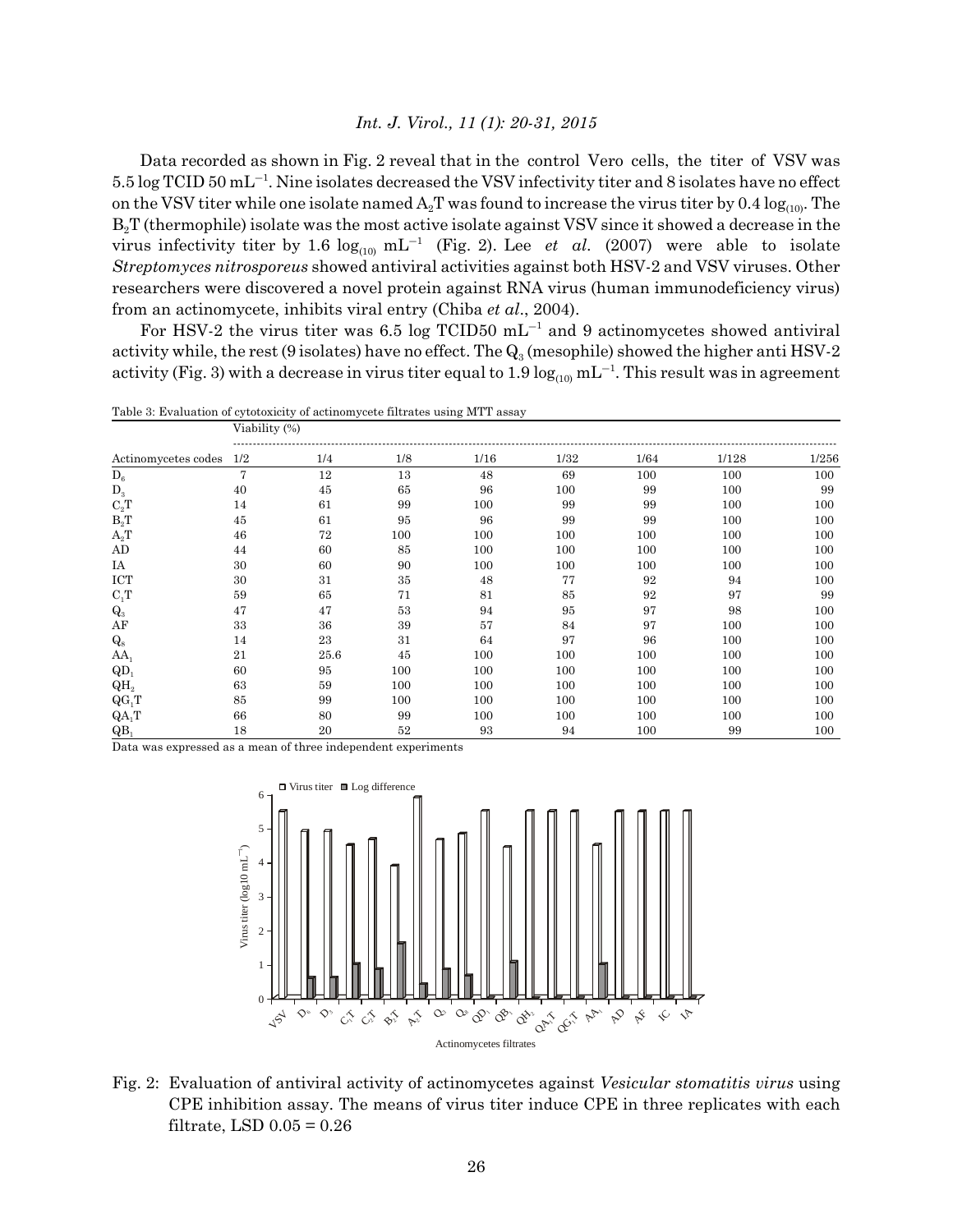with Hayashi *et al*. (2000), who isolated *Streptomyces* strain which gave activity against HSV-1. Regarding the above results,  $B_2T$  and  $Q_3$  isolates were the most active isolates against VSV and HSV-2, so they were selected for the identification.

**Identification of the most active isolates:** The microscopic examination of the selected isolates  $Q_3$  and  $B_2T$  (Fig. 4, 5) revealed that aerial mycelia bearing a long spiral spore chains, not borne in verticillate sporophores. Mature spore mass of  $Q_3$  isolate is oval and belonging to gray color series, while,  $B_2T$  isolate spore is circular and belonging to white series with warty spores surface for both (Fig. 4, 5). In further investigation, the Cultural, physiological and biochemical characters for  $Q_3$ and  $B_2T$  isolates were presented in Table 4.

Morphological characters showed that both strains  $Q_3$  and  $B_2T$  are belonging to *Streptomyces* sp as they form well developed branching, non-septate, non-fragmented aerial mycelia bearing a



Fig. 3: Evaluation of antiviral activity of actinomycetes against *Herpes simple* virus using CPE inhibition assay. The means of virus titer induce CPE in three replicates with each filtrate,  $LSD$  0.05 = 0.28



Fig. 4: Transmission electron micrograph of  $Q_3$  isolate (8000X)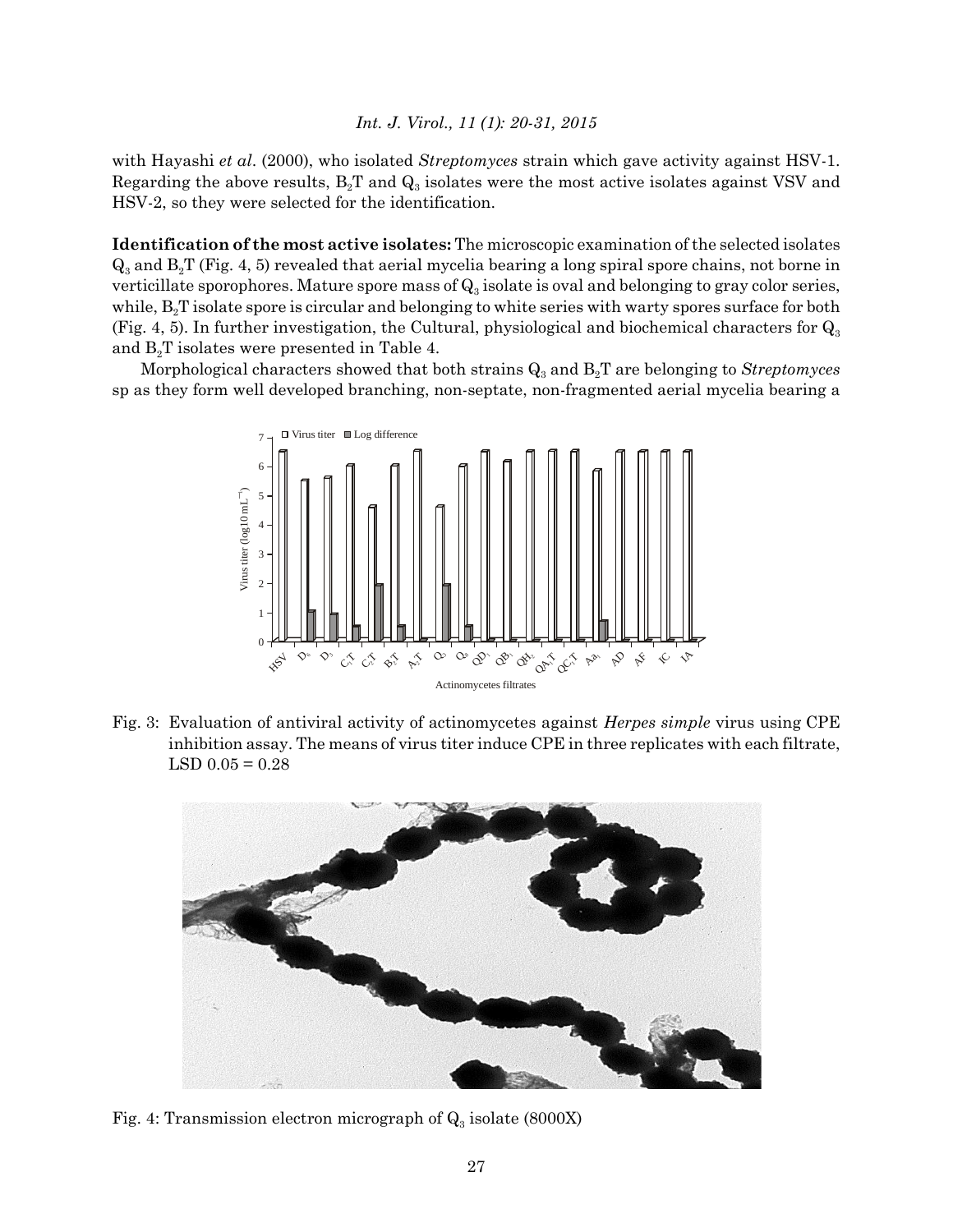

Fig. 5: Transmission electron micrograph of  $B_2T$  isolate (6000X)

| Table 4: Taxonomical characters of $Q_3$ and $B_2T$ isolates |             |                  |
|--------------------------------------------------------------|-------------|------------------|
| Characteristics                                              | $Q_3$       | B <sub>0</sub> T |
| <b>Cultural characteristics</b>                              |             |                  |
| Color of aerial mycelium                                     | Grey        | White            |
| Color of substrate mycelium                                  | Colorless   | Colorless        |
| Diffusible pigments                                          |             |                  |
| Physiological and biochemical characteristics                |             |                  |
| Melanoid pigment production                                  |             |                  |
| Tyrosine broth                                               | $^{+}$      | $\mathrm{+}$     |
| Peptone yeast iron                                           | $^{+}$      |                  |
| Tryptone yeast extract broth                                 |             |                  |
| Growth on C'zapeks medium                                    | $^{+}$      | $\overline{+}$   |
| Sodium chloride tolerance                                    | $\leq 15\%$ | $\leq 5\%$       |
| Sensitivity to streptomycin (50 $\mu$ g mL <sup>-1</sup> )   | $^{+}$      |                  |
| Antibacterial activity                                       | $\ddot{}$   |                  |
| Antifungal activity                                          |             |                  |
| Nitrate reduction                                            | $^{+}$      |                  |
| Starch hydrolysis                                            | $^{+}$      | $^{+}$           |
| Gelatin liquefaction                                         | $^{+}$      | $^{+}$           |
| Hydrolysis of                                                |             |                  |
| Casein                                                       | $^{+}$      | $\overline{+}$   |
| Tyrosine                                                     |             |                  |
| Xanthin                                                      |             |                  |
| Urea                                                         | $^{+}$      | $^{+}$           |
| Utilization of different carbon sources                      |             |                  |
| No carbon                                                    |             |                  |
| D-glucose                                                    |             |                  |
| D-xylose                                                     |             |                  |
| L-arabinose                                                  |             |                  |
| L-rhamnose                                                   |             |                  |
| D-fructose                                                   |             |                  |
| Galactose                                                    | $\pm$       |                  |
| Raffinose                                                    |             |                  |
| D-mannitol                                                   |             |                  |
| Inositol                                                     | $+$         |                  |
| Sucrose                                                      | 3.15        |                  |

+: Positive result, -: Negative result

long non-motile spore chains, not borne in verticillate sporophores (Pridham and Tresner, 1974). Identification to species level is under investigation using 16S rRNA. These results confirm the fact that *Streptomyces* have more than 75% of the new bioactive compounds and at least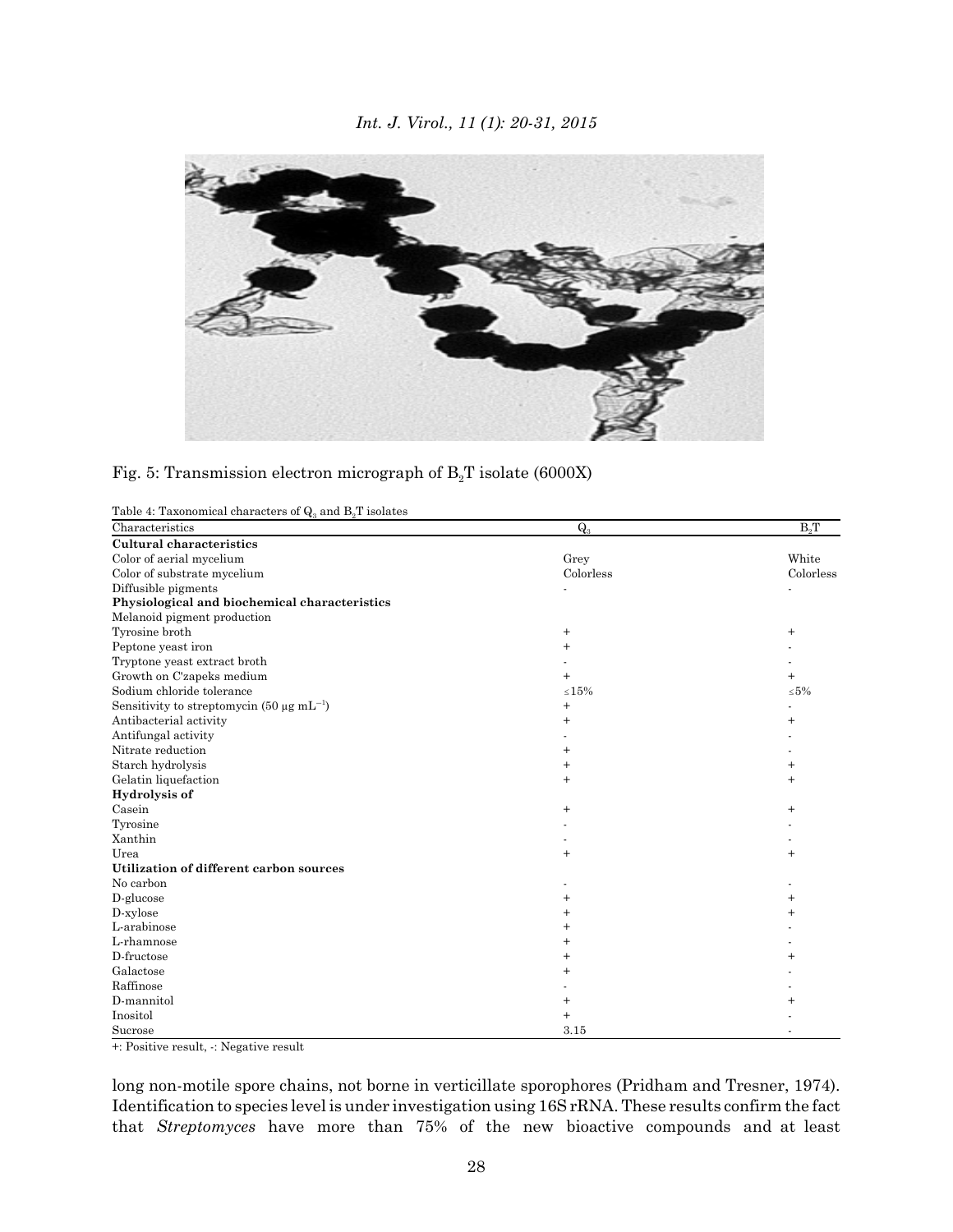5000 documented bioactive ones (Anderson and Wellington, 2001). Finally, our selected isolates considered to be valuable sources for antiviral activities against DNA virus (HSV-2) and RNA virus (VSV). The main active compounds from each isolate are under investigation and their chemical and physical properties will be reported in another issue.

#### **CONCLUSION**

Qarun Lake is used as a reservoir for the drainage water of El-Fayoum province. The drainage water is loaded with salts, nutrients and pesticides that may accumulate and eventually contaminate the aquatic environment. Microorganisms that can withstand this condition may have promising challenged activities. Actinomycetes especially *Streptomyces* considered to be the most important group of actinobacteria responsible for antimicrobial agent(s) production. Further studies should be done to purify the antiviral compound(s) to be tested against the used therapies of VSV and HSV-2 viruses.

# **ACKNOWLEDGMENTS**

We would like to thank A. Fahmy and his coworkers in Applied Research Sector VACSERA, Egypt for supplement the virus models.

#### **REFERENCES**

- Anderson, A.S. and E.M. Wellington, 2001. The taxonomy of *Streptomyces* and related genera. Int. J. Syst. Evol. Microbiol., 51: 797-814.
- Anonymous, 2004. Studies on the ecosystem of Lake Qarun and the surrounding fish farms (In Arabic) freshwater and manmade lakes branch. National Institute of Oceanography and Fisheries, Cairo, ARE. http://www.oalib.com/references/7771591.
- Brady, R.C. and D.I. Bernstein, 2004. Treatment of *Herpes simplex virus* infection. Antiviral Res., 61: 73-81.
- Chen, X., P. Lv, J. Liu and K. Xu, 2009. Apoptosis of human hepatocellular carcinoma cell (HepG2) induced by cardiotoxin III through S-phase arrest. Exp. Toxicol. Pathol., 61: 307-315.
- Cheng, C.L. and H.X. Xu, 2005. Antiviral agents from traditional Chinese medicine against *Herpes simplex Virus* (chemical and pharmacological study). J. Trad. Med., 22: 133-137.
- Chiba, H., J. Inokoshi, H. Nakashima, S. Omura and H. Tanaka, 2004. Actinohivin, a novel anti-human immunodeficiency virus protein from an actinomycete, inhibits viral entry to cells by binding high-mannose type sugar chains of gp120. Biochem. Biophys. Res. Commun., 316: 203-210.
- El-Nakeeb, M.A. and H.A. Lechevalier, 1962. Selective isolation of Aerobic Actinomycetes. Applied Microbiol., 11: 75-77.
- Fenical, W. and P.R. Jensen, 2006. Developing a new resource for drug discovery: Marine actinomycete bacteria. Nat. Chem. Biol., 2: 666-673.
- Hayashi, K., K. Kawahara, C. Nakai, U. Sankawa, H. Seto and T. Hayashi, 2000. Evaluation of (*1R,2R*)-1-(5'-methylfur-3'-yl) propane-1,2,3-triol, a sphydrofuran derivative isolated from a *Streptomyces* species, as an anti-herpesvirus drug. J. Antimicrob. Chemother., 46: 181-189.
- Jiang, Y., Y.R. Cao, J.Wiese, S.K. Tang, L.H. Xu, J.F. Imhoff and C.L. Jiang, 2011. *Streptomyces sparsus* sp. nov., isolated from a saline and alkaline soil. Int. J. Syst. Evol. Microbiol., 61: 1601-1605.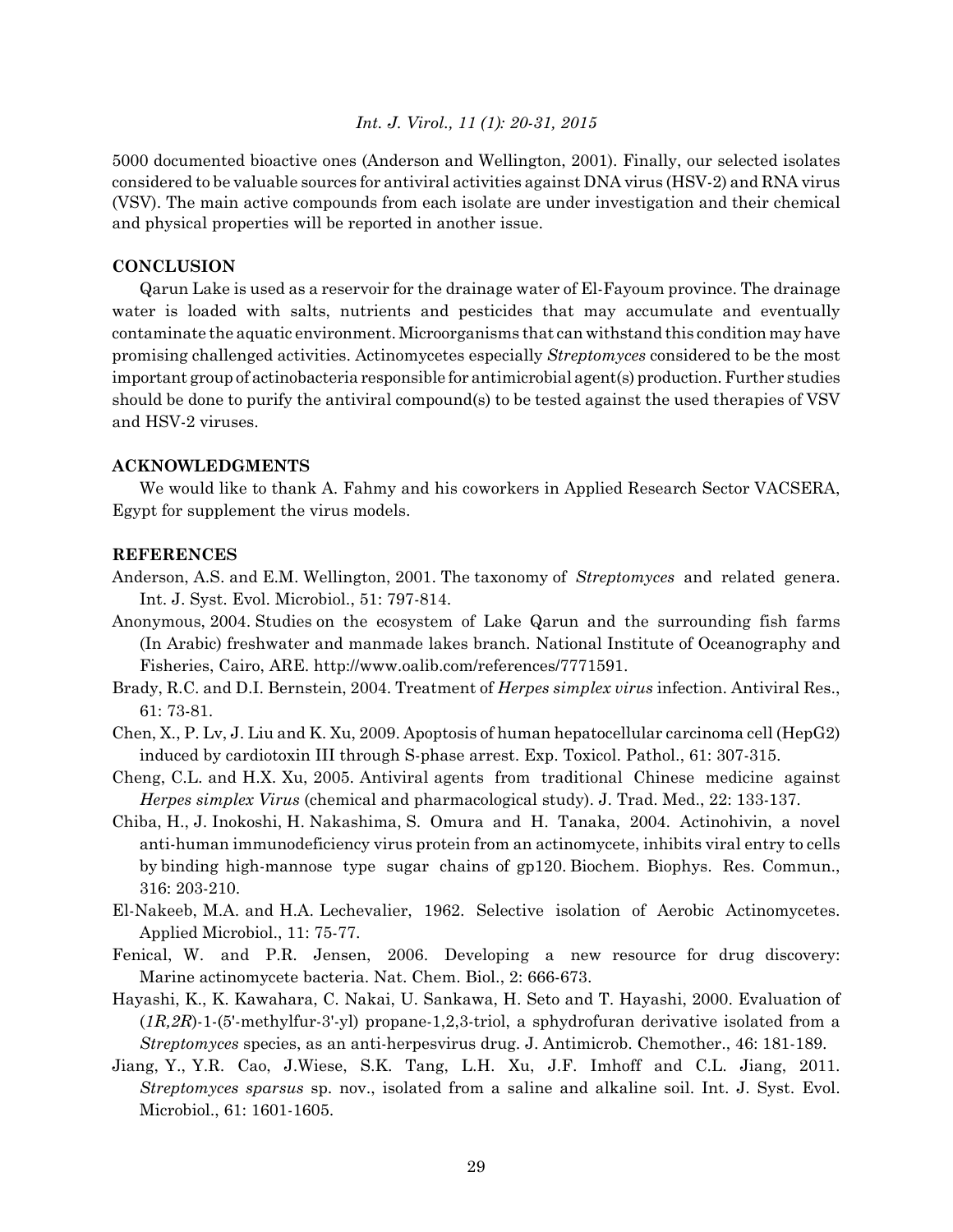- Kitazato, K., Y. Wang and N. Kobayashi, 2007. Viral infectious disease and natural products with antiviral activity. Drug Discov. Ther., 1: 14-22.
- Kumar, S.S., R. Philip and C.T. Achuthankutty, 2006. Antiviral property of marine actinomycetes against White spot syndrome virus in Penaeid shrimps. Curr. Sci., 9: 807-811.
- Lam, K.S., 2006. Discovery of novel metabolites from marine actinomycetes. Curr. Opin. Microbiol., 9: 245-251.
- Lee, J.G., I.D. Yoo and W.G. Kim, 2007. Differential antiviral activity of benzastatin C and its dechlorinated derivative from *Streptomyces nitrosporeus*. Biol. Pharm. Bull., 30: 795-797.
- Mandal, P., C.A. Pujol, M.J. Carlucci, K. Chattopadhyay, E.B. Damonte and B. Ray, 2008. Anti-herpetic activity of a sulfated xylomannan from *Scinaia hatei*. Photochemistry, 69: 2193-2199.
- Mayer, A.M.S., A.D. Rodriguez, R.G.S. Berlinck and N. Fusetani, 2011. Marine pharmacology in 2007-8: Marine compounds with antibacterial, anticoagulant, antifungal, anti-inflammatory, antimalarial, antiprotozoal, antituberculosis and antiviral activities; affecting the immune and nervous system and other miscellaneous mechanisms of action. Comp. Biochem. Physiol. Part C: Toxicol. Pharmacol., 153: 191-222.
- Mead, D.G., F.B. Ramberg, D.G. Besselsen and C.J. Mare, 2000. Transmission of *Vesicular stomatitis* Virus from infected to noninfected black flies co-feeding on nonviremic deer mice. Science, 287: 485-487.
- Mincer, T.J., W. Fenical and P.R. Jensen, 2005. Culture-dependent and culture-independent diversity within the obligate marine actinomycete genus *Salinispora*. J. Appled Environ. Microbiol., 71: 7019-7028.
- NCCLS., 2003. Performance standards for antimicrobial susceptibility testing: Approved standard. Supplement NCCLS Document M2-A8, National Committee for Clinical Laboratory Standards (NCCLS), Wayne, PA.
- Petricevich, V.L. and R.Z. Mendonca, 2003. Inhibitory potential of *Crotalus durissus, terrificus* venom on measles virus growth. Toxicon, 42: 143-153.
- Pridham, T.G. and D. Gottlieb, 1948. The utilization of carbon compounds by some Actinomycetales as an aid for species determination. J. Bacteriol., 56: 107-114.
- Pridham, T.G. and H.D. Tresner, 1974. Family Streptomycetacae. In: Bergey's Manual of Determinative Bacteriology, Buchanan, R.E. and N.E. Gibbons (Eds.). 8th Edn., Williams and Wilkins Co., Baltmore, USA., ISBN-13: 9780683011173, pp: 748-829.
- Rabeh, S.A. and M.F. Fareed, 2008. Effect of biotic and abiotic factors on pathogenic gram-negative bacteria in Lake Qarun, Egypt. Res. J. Microbiol., 3: 539-551.
- Reed, L.J. and H. Muench, 1938. A simple method of estimating fifty per cent endpoints. Am. J. Epidemiol., 27: 493-497.
- Sacramento, D.R., R.R.C. Rosalie, D.W. Marcia, F.T. Luiz and G. Marta *et al*., 2004. Antimicrobial and antiviral activities of an actinomycete (*Streptomyces* sp.) isolated from a Brazilian tropical forest soil. World J. Microbiol. Biotechnol., 20: 225-229.
- Sagar, S., M. Kaur and K.P. Minneman, 2010. Antiviral lead compounds from marine sponges. Mar. Drugs, 8: 2619-2638.
- Sanglier, J.J., H. Haag, T.A. Huck and T. Fehr, 1993. Novel bioactive compounds from actinomycetes: A short review. Res. Microbiol., 144: 633-642.
- Shirling, E.B. and D. Gottlieb, 1966. Methods for characterization of *Streptomyces* species. Int. J. Syst. Evol. Microbiol., 16: 313-340.